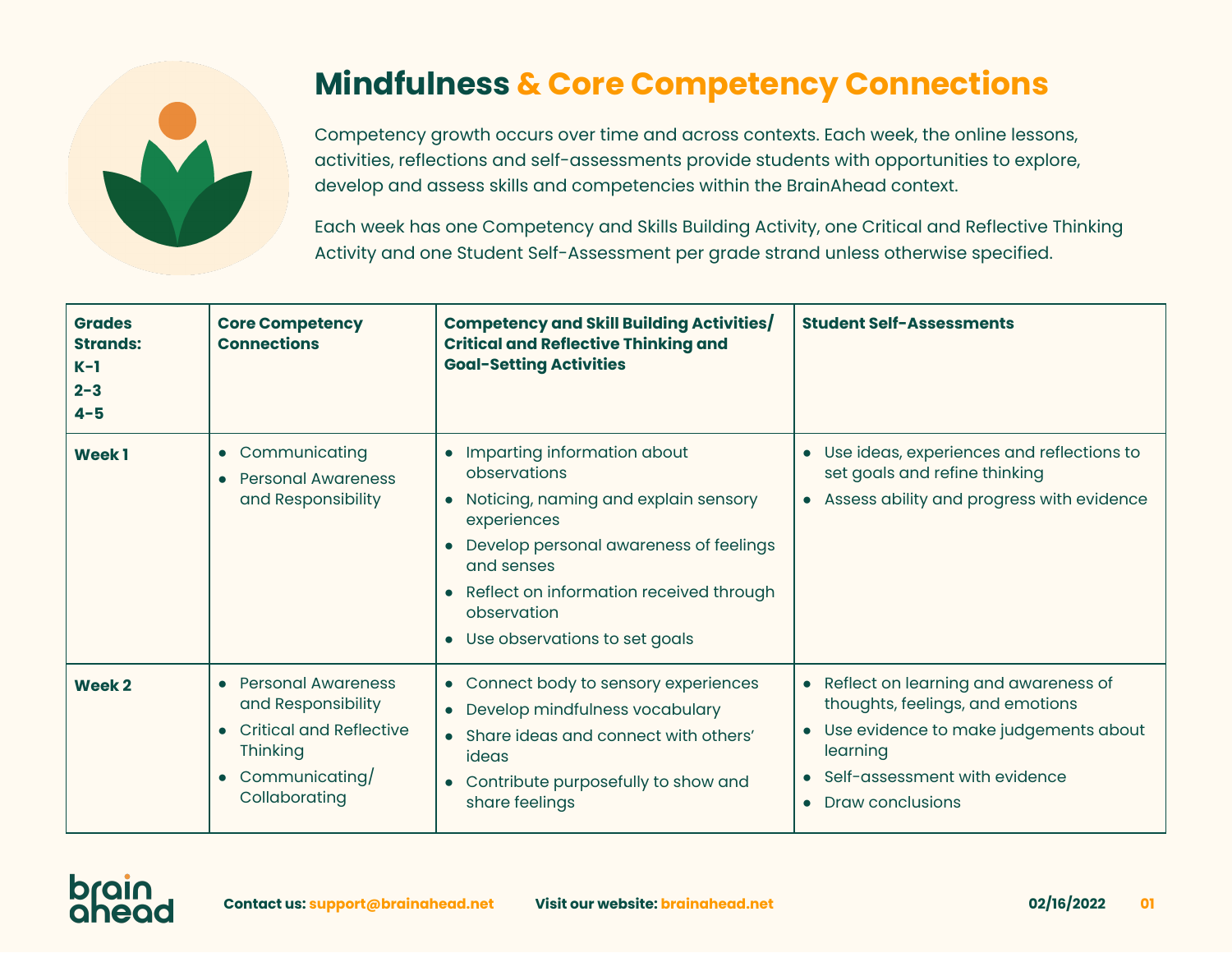| Week 3            | • Critical and Reflective<br>Thinking<br>• Communicating/<br>Collaborating<br>• Positive Personal and<br><b>Cultural Identity</b> | • Class Discussion Activity (to be<br>adapted to grade level)<br>• Connect emotional and physical<br>well-being<br>• Take steps to ensure well-being,<br>regulate emotion and manage stress<br>using BrainAhead learning<br>Show and share feelings<br>Contribute to own well-being and<br>well-being of peers in class | • Reflect on learning and awareness of<br>thoughts, feelings, and emotions<br>Exhibit self-awareness and pride<br>$\bullet$<br>Self-assessment with evidence<br><b>Draw conclusions</b><br>$\bullet$<br>Use explicit criteria to set goals<br>$\bullet$    |
|-------------------|-----------------------------------------------------------------------------------------------------------------------------------|-------------------------------------------------------------------------------------------------------------------------------------------------------------------------------------------------------------------------------------------------------------------------------------------------------------------------|------------------------------------------------------------------------------------------------------------------------------------------------------------------------------------------------------------------------------------------------------------|
| Week 4            | • Creative Thinking<br><b>Critical and Reflective</b><br>Thinking                                                                 | Investigate and analyze feelings and<br>strategies for management<br>Generate story ideas that are novel and<br>innovative<br>Use imagination and inventiveness<br>$\bullet$<br>Create a story to have positive impact<br>on classmates                                                                                 | • Use evidence to make judgements about<br>learning<br>• Assess strategies for self-regulation<br>• Use evidence to make judgements about<br>learning<br>• Self-assessment<br><b>Draw conclusions</b><br>$\bullet$<br>• Use explicit criteria to set goals |
| Week <sub>5</sub> | • Critical and Reflective<br>Thinking<br>• Creative Thinking<br><b>Personal Positive and</b><br><b>Cultural Identity</b>          | Reflect on evidence for perseverance in<br>difficult situations<br>Articulate strategy for regulating<br>emotions<br>• Take ownership of actions and choices<br>Create novel and innovative resources                                                                                                                   | Analyze and critique choices in difficult<br>$\bullet$<br>times<br>Make assessments of surprises,<br>challenges and strengths<br>• Communicate outcomes with evidence                                                                                      |